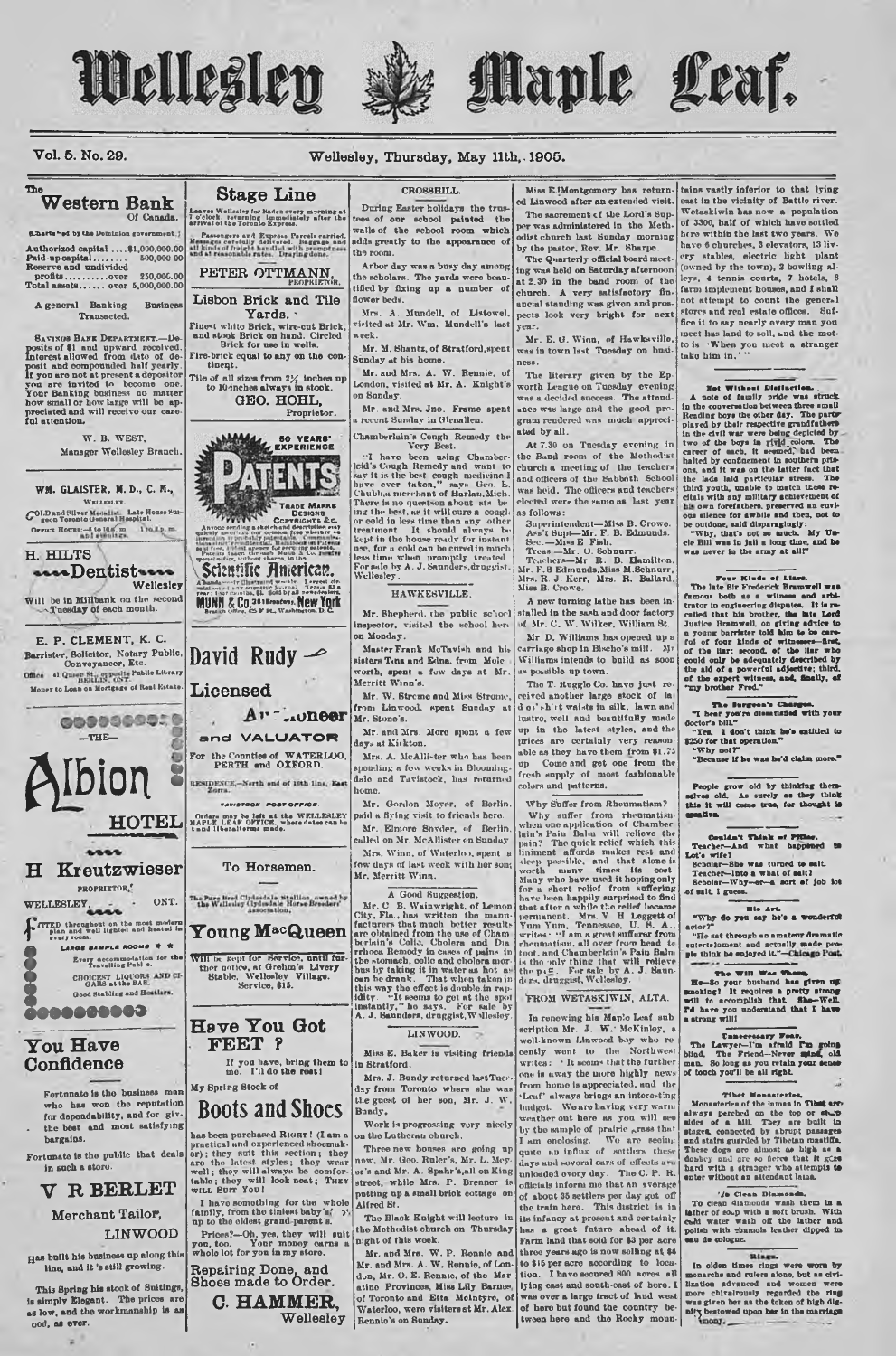# **Wellesley Maple Leaf. BDED EVERY THURS** Office: NEXT THE ROLLER MILLS Subscription 75c. a year in atl vance. Otherwise \$1.00.

### INDEPENDENT.

# EDITORIAL NOTES.

It is estimated that tbo Russian fleet now hiding in Asiatic waters, cost the government \$100,000,000, and that the Jap fleet is nearly as valuable. It isn't every canine fancier that can afford to keep a kennel of these "dogs of war

The Autonomy Bill pa-sel an-<br>other stage in the Dominion House<br>last Wednesday evening when a<br>vote was reached. The mnjority in<br>favor of the Bill vas bl. The official rocords of the parliament show that in the long debate on this measure over one million words were used.

Field Marshall Oyama,at the head of the Japane»o Army in Manchuria now has 400,000 soldiers under his command, besides about 60,000armed Chinese bandits.

Chicago is indulging in its annual<br>pring atrike. This time it is the spring atriko. This time it is the teamsters. There is something to correct before the great lab  $r$  or ganizations become a complete blessing to the wage earner. In Chicago it is customary for nnlon men to work on'short time, and consequent short wages, all winter, then whon spring opens and thero is plenty of<br>work for overyone out the working<br>ing men go "on strike." By fall<br>the dispute\_is adjusted and for a<br>few weeks the men work steadily to earn something towards koepiog their families in broad daring the. coming hard winter. With a pro-<br>cession of this sort of thing the union laboring men of Chicago stand bd9'little show of being able to lay anything by for old ago, so that the high wages that organization is mud to seeme for them is really of inferior value. It would seem that taker has the power to organize the power to own immense strongth' and so be comet pampered and ruined by its own en

The death of Hon. James Suther **land, Miuiatpr of Public Works, which oocuredat his homo in Wood-stock last Thursday, removes oro of the mostprominont and popular gentlemen in Western Ontario. As Member of tho Domtwion parlia-ment ^o? £orth Oxford ho was well known throughout North Easthope which wtis for many years a part of his constituency. Although in a very 'heavy Reform constituency he, through his strong personable geniality was able to draw a very largo "Conservative vote, and thore are hundreds in North Oxford who always** giya him their vote and call<br> **themselves** "Jim Sutherland Tor-<br> **ies."** Mf. <del>Suther</del>land--was an un-<br> **usnally Torcerel nian aud his strong** abilities as an organizer opened the<br>' way for-his political advancement<br>
until he roached the high position<br>
he held at his death;: His lweith bogan to Iail about a year ago but<br>his end whe not oxpeefed, in fact **his twfovery was confidently looked for When the sad news of his sudden coilapsq yras\_announeed.** He **was in his fifty-seventh yoer. The fun-eral .on Saturday one of tbo** most **jiromlnent since tho burial** of **Sir John** A. **McDonald fifteen years** ago.

Through the death of Hon. James Sutherland North Oxford becom vacant and there is much oonjecture and there is much oonjecture. clause for who will be the candidates.<br>Many Conservitive papers seem of the opinion that Hon C. F. Hyman<br>will be given the portfolio and realized with the space of the<br>sign his seat in Loudon, where his majority was modele

Tho surveying party which was





JOc. A COPY, \$1.00 A YEAR.  $=$  FOR SALE BY  $=$ BOOKSELLERS AND NEY/SDEALERS

Taper Patterns exclusive, stylish, practical und modest in price.<br>If you cannot get J 1:510. Touxrrrs from your bookseller write for sample<br>copy or send your subscription to

TOILETTES FASHION CO.

172 Fifth Ave., Cor. 22d St., New York.

Careful WITH YOUR **WATCH** 

 $\prod_{i=1}^{n}$  o wonder the possessor  $\alpha^i$  of a good watch is eich u whom hands it fails to work. Many a good watch is left in bad band, and is spoiled by incompetent or careless repairing.

Doos your watch need attention?<br>
Don't run the risk of having it spoiled. We do thorough watch repairing.<br> **E. J. ROOS,** 

WATCHMAKER AMD JEWELER.

# **Farm for Sale**

Lot 11, Con. 14,  $T'p$  of Ellice. CONTAIN ISO 100 and an overlaping comply of the contract of the first of the first of the first of the first of the first of the first of the first of the first of the first of the first of the first of the first of the fi heol, poet of Marylette WM. PETERS.<br>Price, 89,000. Apply to Mar. PETERS.<br>• Post Master, Branner



Cash Parchase.<br>
Notice some of the shockingly low prices and big values offered;<br>
Gexra' WArcriss Alarm clocks reg. 31. red. p 660<br>
Waltham movement in nickel case.<br>
Name clocks reg. The solution prices is a finite species

Roos' Specific movement in 25-year Genis' heavy 10.k Rings, reg price  $\mathbb{R}^{(3)}$ . Roos' Specific Reduction price and a price of the Rings, reg price Reduction price, 18.64.<br>  $\text{Mn}$ -belized chock, 8-day, reg, 84.50. Ce

Musical Alarm clocks reg price \$2. 1847 Roger Bros. 12 dwt Knives.<br>red. price \$2. reg \$5.50 per doz. Rod. price \$3.67

All other lines (excepting Graphaphones and Wateman's Founta n

dissatisfed customer.<br>All prices marked in plain figures.

Kitchen Clocks, 8 days, hf-hr strike o " ' \_ Cathedral gong. Reg price \$3.75. 1847 Roger Bros. Tea spoons, reg p Red. prico ♦ 2.50. \$4.35 per do\*, red price \$2 84

Pens) at san e reduced prices.<br>
livery Article guaranteed as represented or monoy returned to any<br>
dissatisfied customer.

1. m. n lor sale is for 8 days only.



MERIC/

# **In Touch with the World**

Covering the earth like a spider's web the cable winds its sinuous way under seas, over mountains and plains, across continents to every country and clime on the globe.

So when King Edward opens Parliament, or Emperor William leads the band, when the Mad Mullah breaks out, or a volcano in the East Indies does the same, when South Africa seethes in war or Venezuela defies the powers, when rain breaks the Australian drouth or the plague breaks out in India, when the Empress of China suppresses the Boxers or Japan negotiates a loan,

—the news is instantly flashed around the globe, across oceans **and** continents right into the **Toronto Daily Star** office. The Star's direct special cable service is better than any other paper's in Ontario.

And you get all this cable news along with your own local paper k r \$2.20. Think of it—a single word sent to you personally might cost more than the price of the Star, with its hundreds of columns of cable news, for a whole year.

Subscribe direct to the Star or through the office of this paper. Eoth the **Daily Star** and this paper for \$2.20 for a year.  $q_0$ 



**Grand Upright Piano—**

**\$200.00 Cash.**

WANLESS'<br>MUSIC<br>STORE

**Berlin.**

**Have You Got FEET ?**

If you have, bring them to me. I'll do the rest! My 8pring Stock of

**BOOts and Shoes**<br>has been purchased Rion 1 (I am a<br>practical and experienced shoemakhas been purchased Ruonri (I ama<br>practical and experienced shoemak-<br>or); they unit this section : they<br>are the latest styles; they well<br>well; they will always be confor-<br>well; they will look neat; Tuzy<br>with Surr You!

with some something for the whole<br>family, from the tiniest baby's ' op<br>ap to the eldest grand-parent's.

 $\bullet$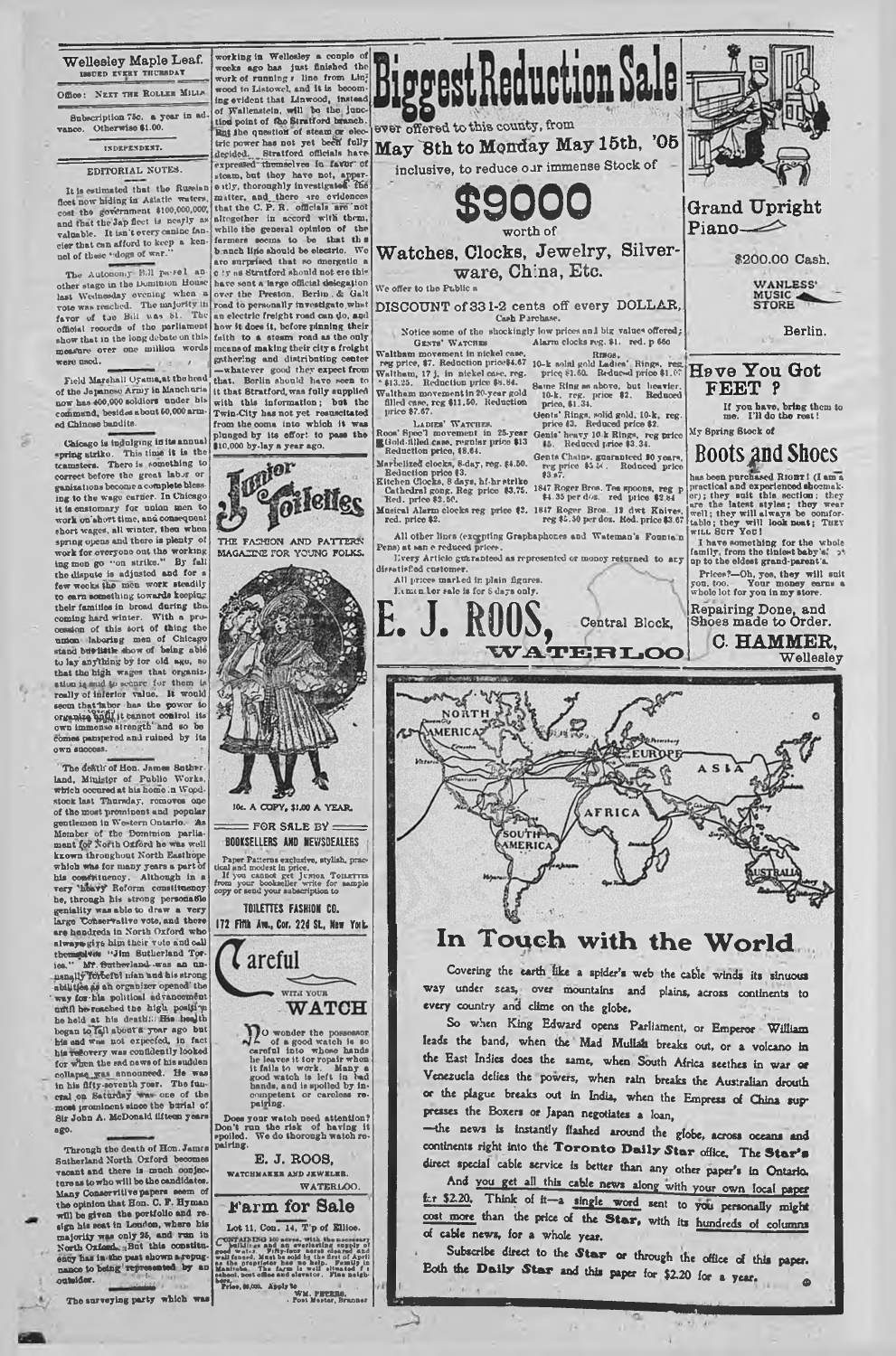**(gKINDS EBBBBE**<br>EEBBB **Bills Concert Posters Dodgers Programs**

Job<br>Printing

**Office Stationery**

罗母

**Cards, Circulars or any thing in the line of Printing.**

# LOCAL NEWS.

Mr. J. G. Reiner is adding a verandah and beautifying the grounds about his new residence.

Ready-to wear hats from 50 cent at the Rose Millinery, over J. N. Zinkann's, Wellesley.

Union Sunday School next Sun da - at 10.30 a. m. Preaching Ber-<br>v :e in English at 7 o'clock, p. m.<br>Pretti'st and cheapest flowers

and trimmings, at the Rose Millin-<br>ery.over Zinkann's store, Wellesley

Miss Mnggio Kootler, who has been ill for tho past few months, is now fully recovered and ublo to be

about again. Mr. Chas. Schwa'in has sold his residence in this village to Mr. John F. Schmidt,, and is talking of re-moving toCbosloy.

Albert Doering, Crosshill, sell<sup>8</sup> Raymond sowing machines and National Cronin Separators. They are the very best. See them.

The large now driving sheds at the north sido of the Albion hotel are nearing completion. They form a great improvement to tho con-veniences of that hotel.

Parties in need of jewelry shoul read E. J. Roos<sup>o</sup>large advertise-<br>ment on the second page. It ought<br>to be worth a trip to Waterloo to<br>get some of those<sup>3</sup>pargains.

The hotelkeepers and liquor deal-<br>ers of the north riding of Wuterloo have been called to Waterloo to day to be personally present with the Cen m -•sianors and Inspector when tho usances are signed.

Hoffmeir Bros , who havo re-cently movod to Sebringville, will be back in time to do threshing for their old customers and othors in Mass Maud Fremis section. On Tuesday they a week with her moved their traction engine and ut Hillyside farm, therefore to Mr. Henry Levagood's the section of the section of the section of thresher to Mr. Henry Levagood's<br>where it will be stored until the seasons opens.

Messrs. Zohr & Gives, of the Wellesley Machine 8hop, are doing some special advertising these days. A visit to their shop will show that they are prepared with machinery for doing almost anything in iron and wood repairing to farm and factory machines. They are giving excellent extisfaction and their work is highly spoken of..

Milverton and Tavistock wero to have piayod a league foot ball match in tho latter village lust Friday evening. Milverton got word that the gamo would be forfeited as the visitor could not come. So a match was arranged with a Listowel team<br>instead. Just as these two teams<br>were ready to line up, the Tavi-<br>stocks appeared on the sceno. but<br>woro not givon a gamo.t! e Listowol<br>match being proceeded with.

Why Suffer from Rheamatism?<br>
Why suffer from Rheamatism?<br>
Why suffer from rheamatism?<br>
when one application of Chamber-<br>
lain's Pain Belm will relieve the limit<br>
pain? The quick relief which this<br>
limit and the sost.<br>
suc

. Guolph is mourning the loss of<br>s glue factory. Never mind. its glne factory. Never mind, Gnelph, Linwood will stick to yon without glne.

Hfcks'Altnanac predicted a heavy rain central in Ontario last Saturday, followed by cold weather. On Saturday morning the weather bu-<br>Saturday morning the weather bu-<br>reau had posted up in the Wellesley post office: "moderate winds;<br>fair and wurm." Which of them<br>was right?

Mr. Jaoob Flolachhaner, of North Ensthojw, near Gadshill, drove to Wellesloy on Tncsday morning, and on arriving had occasion to lift the lid at tho back of his bnggy. To his surprise one of bis hens flew out cackling, having laid an egg during the jonrney to town. The hen was captured and taken home where it it no doubt told tho wholo poultry yurd of tho lively chase it gave those Wellesloyites.

Warden DoBushus issued his crder for nn election to fill tho place in tho county council lately resign-ed by Mr. Fordinand W alter The nominating officer has been asked<br>to hold the nomination on May 22. . nd the election, if any, bn<sup>2</sup>June 5th. The position is an important one, and as in all probability a man from Wellesley township will be chosen, the ratepayers should see to it thut a good man is selected.

The Preston-Berlin electric road has purchased a property in Waterloo on which to an and local yards. In order to reach it a corner is being cut off tho large warehouse of 80agram 's distillery.

# ROSE MILLINERY.

A new stock of the latest style of reudy-tc-wear and dress hat\* will arrive on Saturday at tho Rose Millinery, over J. N. Zinkann's,<br>Wellesley. Ladies are cordially invited to call and see these beauties.<br>Always the choicest creations in ladies' headwear in stock at moderate prices.

### THIRD LINE.

Tho remains of the Into Mrs. Josoph Bast were interred in the Mennoite cemetery here on Sunday, last.

Mr. W. 8. Freeborn shipped several fine stockers at Newton on Monday.

Mr. and Mrs. Alexander spent Sunday evening tho guests of Miss Bertha Freeborn.

Mr. Frank Norman called on friends Sunday evening.

Mass Mand Frenborn is spending week with her sister, Bertha M.,

### "RAFFLE" KTORIES IN THE MAIL AND EMPIRE.

Mr E. W. Hornung's stories of "Raffles: the Amateur Cracksman" are universally admitted to bo the most fascinating tales of criminal adventure ever written. The char-<br>acter of Ruffles, the gentleman burg-<br>lar and jewel-robber, is one new to fiction ; the story of his exploits excellent vigor and thrilling interest the work ot any other modern writer. The Mail and Empire will b \*gin publication in tho Daily on May 13th and the Weekly edition on May 18 of Mr. Hornnngs's now series of ' Amateur Cracksman" tales which bavo nevor appeared in periodical form. The first of these allocal form. The first of March, "intro-<br>d ices Raffles and his faithful com-<br>p .ion. "Bunny," in their first<br>a id most oxciting barglary of the<br>sowelry store. One of these now tales will appear every Saturday as<br>in the Weekly editien dnring the<br>next three months. The Leaf and WockIv Mail balance of this year for only 6U cents.

A Good Suggestion.<br>
Mr. C. B. Waiwwitch, of Lemon<br>
Mr. C. B. Waiwwitch, the mann-<br>
facturers that much better results<br>
facturers that much better results<br>
and Dustrian is Colo, Choloma and Dustrian<br>
the stomeho, ollo and

**Court of Revision SPECIAL-**The Coart of Revision for the Township of Wellcolay will be held at the Township Hall. On Monday, the 5th day of Jane,

Lace

1905, at 1 o'clock, p. m. Any person having any complaint or find-<br>ing any error on hie » usesment nehedule.<br>shall, personally or hy hisagent, give notice

chell, revenuelly, or by his agent, give notice that the individual in the interval of the municipality, in the interval of the municipality, at such four to the summary of solid contract and interval of the summary of sol

**New- —**

# **LAUNDRY**

**In Wellesley.**

WASHING EVERY TUESDA Y

Goods called for and delivered to We BUY<br>il parts of town. all parts of town.

First-Class Work.

JACOB AMMEL. Noxt south of Albion hotel.

### TIME TABLE

of the Preston and Berlin Electric Railway.

- Timetable No. 3, effective Oct. 6th
- 
- Thereton: A. o. o. encerve Oct. on the Land Galdt:<br>
and Galdt:  $\mathbf{A} = \mathbf{M} \times \mathbf{M}$ ,  $\mathbf{M} = \mathbf{M} \times \mathbf{M}$ ,  $\mathbf{M} = \mathbf{M} \times \mathbf{M}$ ,  $\mathbf{M} = \mathbf{M} \times \mathbf{M}$ ,  $\mathbf{M} = \mathbf{M} \times \mathbf{M}$ ,  $\mathbf{M} = \mathbf{M} \times \mathbf{M}$ ,  $\mathbf{M} =$
- 
- 
- 11.35, 1.35, 1.35, 2.35, 3.35, 3.35, 4.35, 5.35, 6.35, 7.35, 8.35, 3.35, 10.35.<br>Extra express cars will eave be called the content of the top from the space of the p m and 5.35 p m for C. P. R. station Galt.
- 
- Leave Galt for Berlini Preston and Hespeler:<br>
and Hespeler:<br>
A. M.—7.00, 8.00, 0.05, 10.05, 11.05, P. M.—7.00, 8.00, 0.05, 10,05, 10,5<br>
P. M.—7.2.05, 1.05, 2.05, 9.05, 4.05, 5.05, 10,05, 10,05, 11.05, Preston only.
- oxtra express car will leave C. P. R<br>station going nortli on arrival of<br>the 10.25 a m and 7.14 p m trains<br>Leave Hospeler for Proston, Galt<br>and Hortin: $\frac{-1}{2}$  and  $\frac{1}{2}$  and  $\frac{1}{2}$  and  $\frac{1}{2}$  and  $\frac{1}{2}$  and
- A. M.—6.35. 8 10' 9.10, 10.10, 11.35.<br>
P. M —12.11. 1.15. 2.16. 3 10, 10.10, 11.35.<br>
P. M —12.11. 1.15. 2.15. 9.15. 9.15, 415.<br>
5.15. 9.15, 7.15. 8.15. 9.15, 10.15.<br>
(10.50, Preston only).
- 

**e \$** {fe AMERICAS ^ \$ B E S T e

EDITORIALLY FRARLESS.<br>CONSISTENTLY REPUBLICAN.

Is a known of the Associated results of a<br>couple with the condition of the state of the property<br>of the state of the state of the state of the state<br>of the state of the state of the state of the state<br>coupled correspondent





**Let the Maple Leaf print your Route Bills this year; then they will be right.**